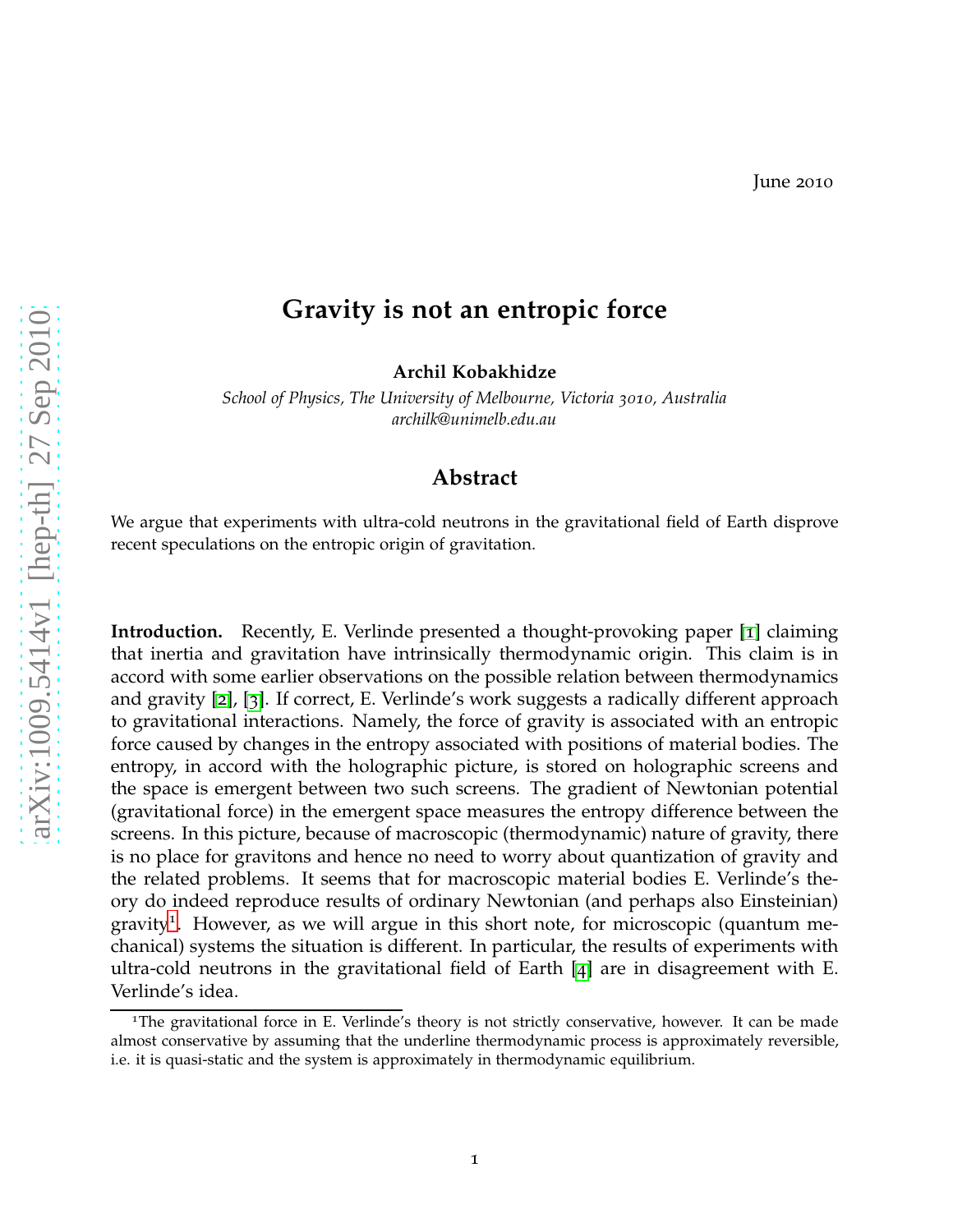**Gravitational bound states of neutron.** The basic idea of the experiment [[4](#page-4-3)] is as follows. Ultra-cold neutrons are allowed to fall towards a horizontal mirror under the influence of the gravitational field of Earth. In the potential well the motion of neutrons are no longer continuous in the vertical direction, but rather discrete, as predicted by quantum mechanics, that is, the neutrons jump from one height to another. The standard quantum mechanical description of the particle in a gravitational potential well (quantum bouncer), which is given by the solutions to the time-independent Schrodinger ¨ equation:

<span id="page-1-0"></span>
$$
\left[\frac{\hat{p}_z^2}{2m} + V(z)\right]\psi_n(z) = E_n\psi_n(z) , \qquad (1)
$$

where

$$
\hat{p}_z = -i\hbar \frac{\partial}{\partial z}, \text{ and}
$$
\n
$$
V(z) = \begin{cases} mgz, & z \ge 0 \\ \infty, & z < 0 \end{cases}
$$
\n(2)

 $m$   $\approx$  940 MeV/c<sup>2</sup> is the neutron mass,  $\hbar$   $\approx$  6.61·10<sup>-16</sup> eV/s is the reduced Planck constant and  $g = G_N M / R^2 \approx 9.8 \text{ m/s}^2$  is the free fall acceleration with  $G_N$  being the Newton constant and *M* and *R* are the mass and radius of Earth, respectively. With the boundary condition  $\psi(0) = 0$  (perfect mirror), equation ([1](#page-1-0)) can be solved analytically by means of the Airy functions:

<span id="page-1-1"></span>
$$
\psi_n(z) = N_n \text{Ai}\left(\frac{z}{\ell} + \mathbf{r}_n\right) , \ (n = 1, 2, 3...), \tag{3}
$$

where  $\ell$  is the characteristic length scale,

$$
\ell = \left(\frac{\hbar^2}{2m^2g}\right)^{1/3} \approx 5.9 \ \mu \text{m} \tag{4}
$$

 $r_n = \{-2.338, -4.088, -5.521, ...\}$  are zero's of the Airy function,  $Ai(r_n) = 0$ , and *N<sub>n</sub>* are the normalization constants defined as:  $N_n = (\int_0^\infty dz |\psi_n|^2)^{-1/2}$ . The energy corresponding to the states ([3](#page-1-1)) are given by:

<span id="page-1-2"></span>
$$
E_n = mgz_n , \ z_n = -\ell \cdot \mathbf{r}_n . \tag{5}
$$

In the actual experiments [[4](#page-4-3)] very slow neutrons were guided through a slit between a horizontal mirror and an absorber at a height *h* above the bottom mirror, and the neutron transmission  $N(h)$  was measured as a function of h. The recorded data show stepped increase in neutron throughput at absorber's height ∼ 15 *µ*m, which is consistent with the existence of a lowest energy state with  $z_1^{\text{exp}} = 12.2 \pm 0.7_{\text{stat}} \pm 1.8_{\text{syst}} \,\mu\text{m}$ , in very good agreement with the theoretical prediction ([5](#page-1-2)),  $z_1 \approx 13.7 \mu$ m. This stepwise behaviour of  $N(h) \sim (h-z_1)^{3/2}$  for not too large *h* is very different from the classical prediction *N*(*h*) ∼ *h* 3/2. The data also indicate the presence of higher energy excited states, although with the reduced accuracy.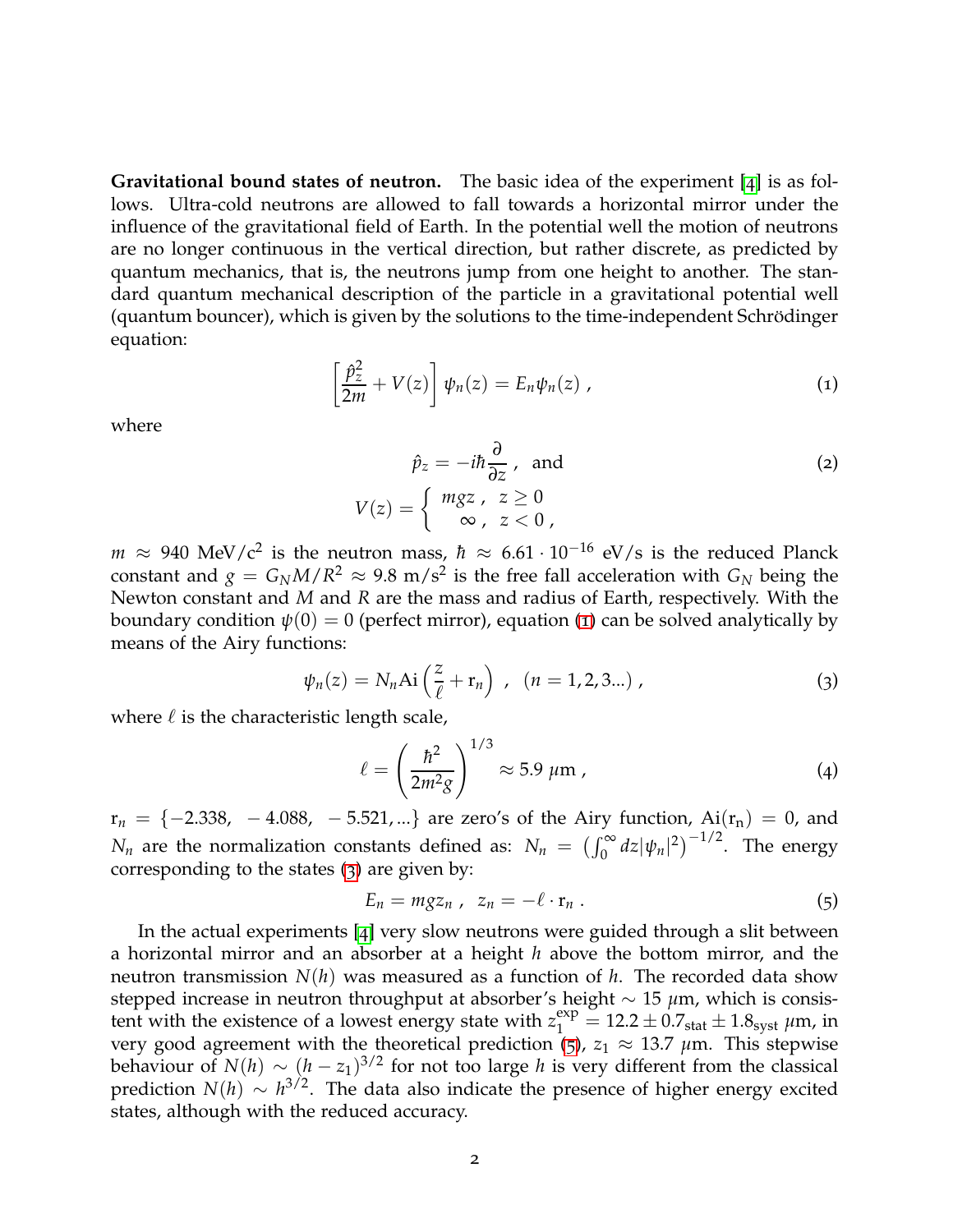**Neutron states in entropic gravity.** Let us return to E.Verlinde's theory of gravitation. Although the microscopic description of the theory is not exactly specified in [[1](#page-4-0)] it is sufficient for us to consider the key aspects of it. One starts with a "holographic screen"  $S$  which contains macroscopically large number of microscopic states which we denote as  $|i(z)\rangle$ ,  $i(z) = 1, 2, ..., N(\mathcal{E}(z), z)$ . Note that the spatial coordinate *z* is an emergent one, that is, it is a macroscopic parameter and hence only macroscopic parameters such as number of micro-states  $\Omega(\mathcal{E}(z), z)$  and the total energy  $\mathcal{E} = Mc^2 + mgz$  depend explicitly on it. The screen is described by the mixed state,

$$
\rho_{\mathcal{S}}(z) = \sum_{i(z)} p_{i(z)} |i(z)\rangle \langle i(z)| \tag{6}
$$

Assuming that the micro-states are equally probable,  $p_{i(z)} = 1/\Omega(\mathcal{E}(z), z)$ , the entropy of the holographic screen is maximal:

$$
S(z) = -k_{\rm B} \text{Tr} \left[ \rho(z) \log \rho(z) \right] = k_{\rm B} \log \Omega(\mathcal{E}(z), z) \tag{7}
$$

That is the holographic screen has the maximal entropy that can be fitted in a volume surrounded by the screen. In this regard the holographic screen is similar to the black hole horizon.

Now, according to [[1](#page-4-0)] a particle (neutron in our case) with the Compton wavelength  $\lambda = \frac{\hbar}{mc}$  has no distinct identity and is described as a fragment N of the screen, located at a position *z*, if the screen-neutron distance is  $|\Delta z| < \lambda$ .<sup>[2](#page-2-0)</sup> If the distance is  $|\Delta z| > \lambda$ then the neutron-screen system is described by the tensor product,

<span id="page-2-1"></span>
$$
\rho_{\mathcal{N}}(z+\Delta z)\otimes\rho_{\mathcal{S}/\mathcal{N}}(z)\,,\tag{8}
$$

where  $S/N$  denote the "coarse grained" screen, i.e., the screen S at *z* without the fragment N. The states  $\rho_{N}(z + \Delta z)$  and  $\rho_{S/N}(z)$  are assumed to be uncorrelated, and hence the total entropy of the neutron-screen system is a sum of the entropy associated with neutron  $S_N(z + \Delta z)$  and the entropy  $S_{S/N}(z)$  of the "coarse-grained" screen located at *z*,  $S_N(z + \Delta z) + S_{S/N}(z)$ . On the other hand, the state ([8](#page-2-1)) must coincide with the state of a screen located at  $z + \Delta z$ , hence we have:

$$
S_{\mathcal{N}}(z + \Delta z) = S_{\mathcal{S}}(z + \Delta z) - S_{\mathcal{S}/\mathcal{N}}(z)
$$
\n(9)

For small  $\Delta z$  we can write  $S_S(z + \Delta z) \approx S_S(z) + \Delta S_S$  and hence,

<span id="page-2-2"></span>
$$
S_{\mathcal{N}}(z + \Delta z) - S_{\mathcal{N}}(z) = \Delta S_{\mathcal{S}} \tag{10}
$$

where [[1](#page-4-0)]

<span id="page-2-3"></span>
$$
\Delta S_{\mathcal{S}} = 2\pi k_B \frac{\Delta z}{\lambda} \,. \tag{11}
$$

<span id="page-2-0"></span><sup>&</sup>lt;sup>2</sup>In what follows we assume  $\Delta z = 0$  if  $|\Delta z| < \lambda$ , since the typical distances scales in the experiment, e.g. the "size" of a neutron state  $\ell = 5.9 \cdot 10^{-6}$  m, are much bigger that the Compton wavelength of neutron  $\lambda = 1.3 \cdot 10^{-15}$  m, and therefore one can safely neglect the finite "widht" of the screen.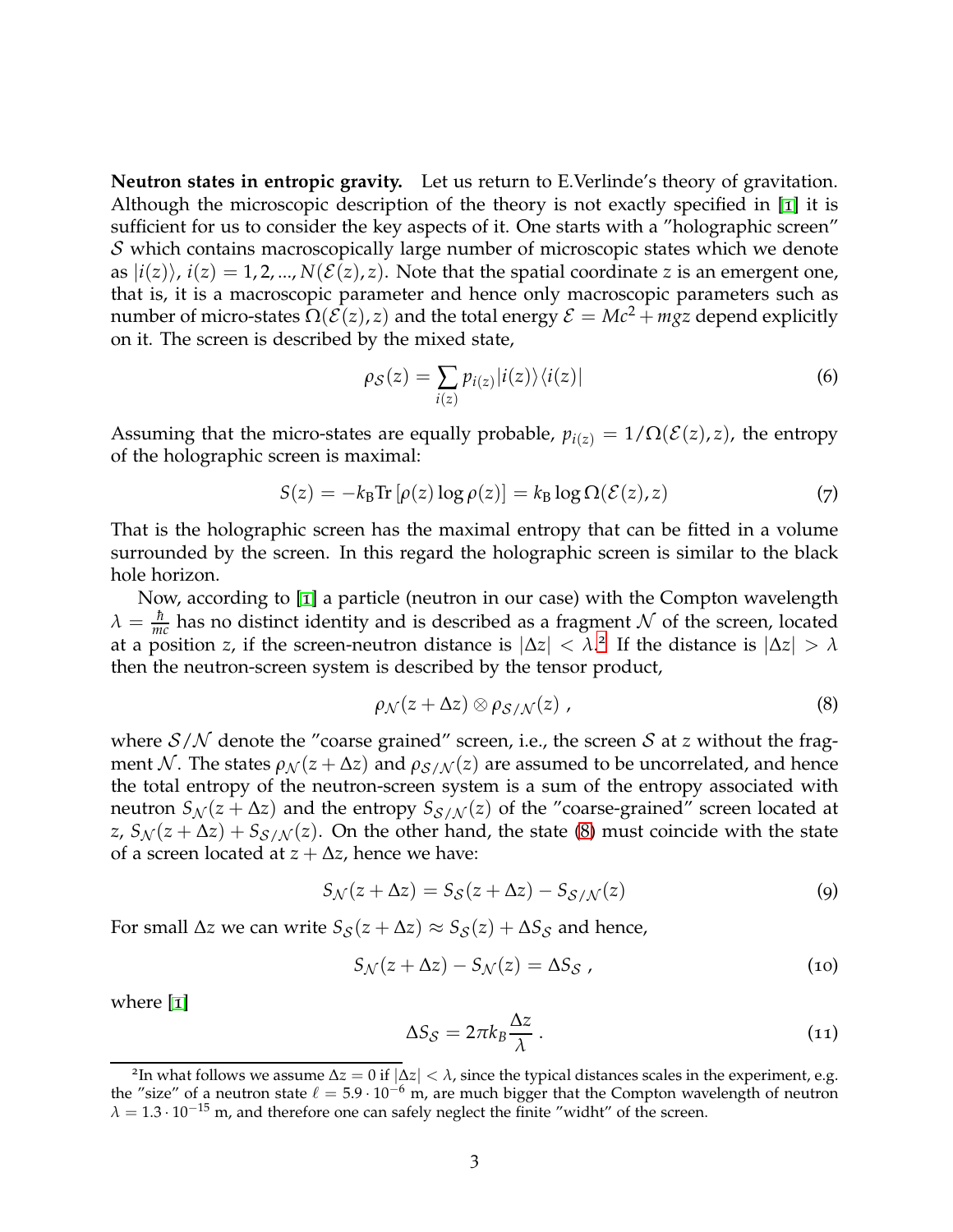The above equations ([10](#page-2-2)) and ([11](#page-2-3)) tell us that even if we start with a pure neutron state  $\rho_N(z)$  at some *z*, i.e.,  $S_N(z) = 0$ , it "evolves" into a mixed state  $\rho_N(z + \Delta z)$  under the translation along *z*:

<span id="page-3-0"></span>
$$
\rho_{\mathcal{N}}(z + \Delta z) \equiv U \rho_{\mathcal{N}}(z) U^{\dagger} \tag{12}
$$

This is possible only if the translation operator  $U \equiv {\rm e}^{-i\Delta z \hat{P}_z}$  is not an unitary operator,  $UU^{\dagger} \neq 1$ , that is, the generator of *z*-translations is not Hermitian,  $\hat{P}^{\dagger}_z \neq \hat{P}_z$ . To model this situation, we take:

$$
\hat{P}_z = \frac{1}{\hbar} (\hat{p}_z + \kappa) , \quad \hat{P}_z^{\dagger} = \frac{1}{\hbar} (\hat{p}_z + \kappa^*) , \tag{13}
$$

where *κ* is a complex c-number, and  $\hat{p}_z^{\dagger} = \hat{p}_z$ . From ([12](#page-3-0)) and (6) we deduce that,

$$
\hat{p}_z \equiv -i\hbar \frac{\partial}{\partial z} + 2i \text{Im}\kappa \ . \tag{14}
$$

Using Eqs  $(12)$ ,  $(13)$  and  $(14)$ ,  $(15)$ , it is easy to obtain,

$$
Im x = -\pi mc \tag{15}
$$

As a result of the above considerations, the Hamiltonian operator,  $\hat{H} = \frac{\hat{p}_z^2}{2m} + V(z)$  in (1) is also modified. The modified Hamiltonian is Hermitian by the construction, that is, time evolution is unitary and we can talk about energy eigenstates as in the usual case. However, the wave equation for energy eigenstates (1) now becomes:

<span id="page-3-1"></span>
$$
\frac{\partial^2 \tilde{\psi}_n}{\partial z^2} - \frac{4 \text{Im} \kappa}{\hbar} \frac{\partial \tilde{\psi}_n}{\partial z} = \frac{2m}{\hbar^2} \left( V(z) - E_n - \frac{2}{m} (\text{Im} \kappa)^2 \right) \tilde{\psi}_n \tag{16}
$$

There are two extra terms which are determined by Im*κ*. The one on the right hand side of ([16](#page-3-1)) simply renormalizes the energy of neutron by an additive constant,

$$
E_n = mgz_n - \frac{1}{2m}(\text{Im}\kappa)^2 = mgz_n + 2\pi^2mc^2 , \qquad (17)
$$

which*,* up to a funny factor 2 $\pi^2$ , can be regarded as the relativistic rest energy of neutron. However, this constant shift is unobservable in the experiment [[4](#page-4-3)]. More important is the impact of the second extra term in ([16](#page-3-1)). It leads to the exponential suppression of wave-functions compared to those in ([3](#page-1-1)), and, therefore, the spatial extent of states  $\tilde{\psi}_n$ are smaller than those in ([3](#page-1-1)). Consequently, the slit is opaque for neutron states for lower values of *h*.

Indeed, the exact solution to ([16](#page-3-1)) is

<span id="page-3-2"></span>
$$
\tilde{\psi}_n(z) = \frac{\tilde{N}_n}{N_n} e^{-2\pi \frac{z}{\lambda}} \psi_n(z) , \qquad (18)
$$